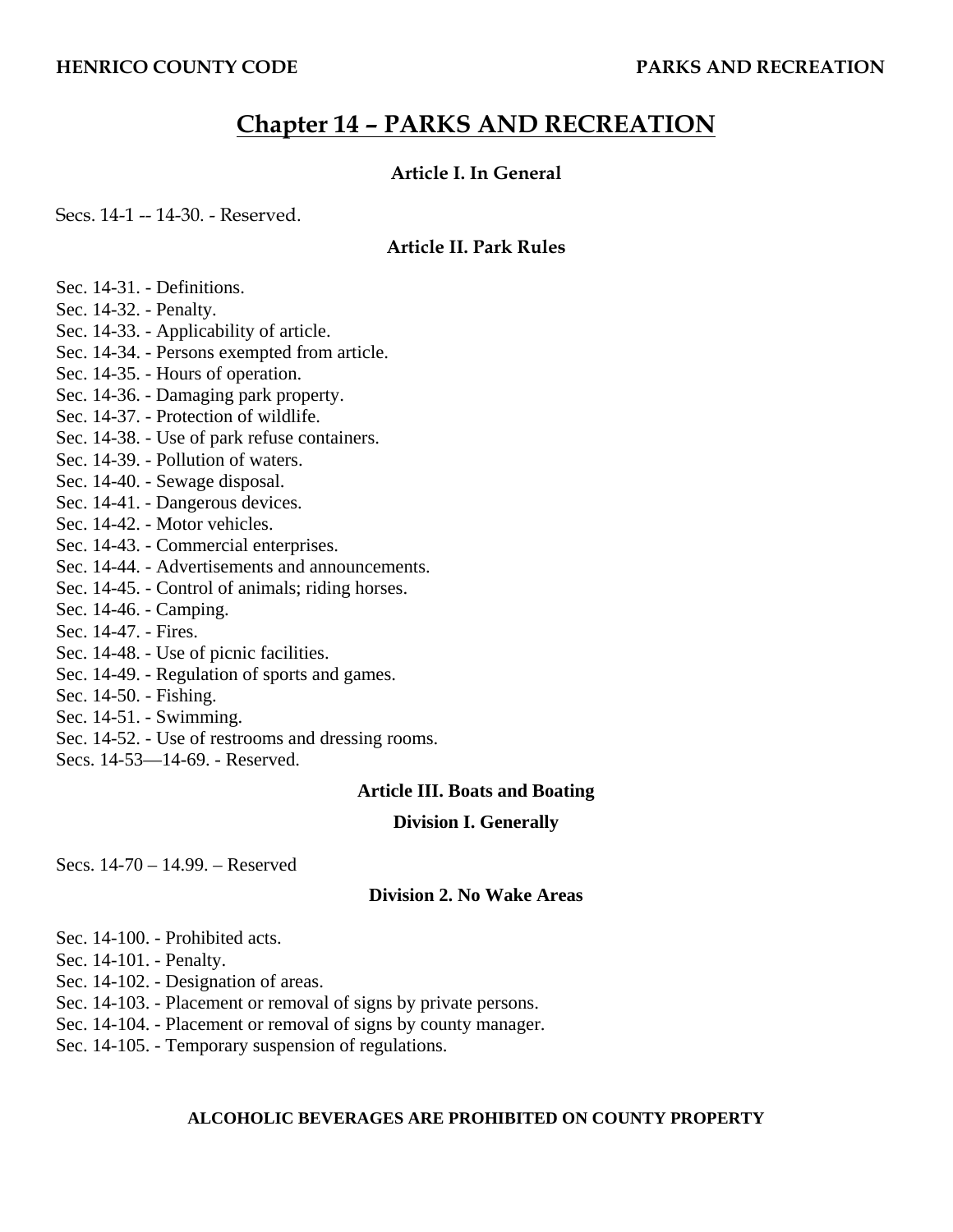# **Chapter 14 - PARKS AND RECREATION**

\***Cross reference—**County property, § 2-106 et seq.; fires in parks, § 14-47; streets, sidewalks and other public property, ch. 18.

\***State law reference—**Authority to operate or establish parks, recreation areas and swimming pools, or system of hiking, biking and horseback riding trails, Code of Virginia, § 15.2-1806.

## **ARTICLE I. - IN GENERAL**

 **Secs. 14-1—14-30. - Reserved.** 

## **ARTICLE II. - PARK RULES**

\***State law reference—**Authority to operate or establish parks, recreation areas and swimming pools, or system of hiking, biking and horseback riding trails, Code of Virginia, § 15.2-1806.

#### **Sec. 14-31. - Definitions.**

The following words, terms and phrases, when used in this article, shall have the meanings ascribed to them in this section, except where the context clearly indicates a different meaning:

*Director* means the director of the division of recreation and parks or his designee.

*Park* means all property owned, maintained or operated by the county for public recreational use.

*(Code 1980, § 15.1-2; Code 1995, § 14-31)* 

**Cross reference—**Definitions and rules of construction, § 1-2.

#### **Sec. 14-32. - Penalty.**

Any person who violates any of the provisions of this article shall be deemed to be guilty of a misdemeanor and, upon conviction thereof, shall be fined not more than \$100.00.

*(Code 1980, § 15.1-28; Code 1995, § 14-32)* 

#### **Sec. 14-33. - Applicability of article.**

This article shall apply to all park and recreational property owned, maintained or operated by the county.

*(Code 1980, § 15.1-1; Code 1995, § 14-33)* 

#### **Sec. 14-34. - Persons exempted from article.**

Notwithstanding any other provision in this article to the contrary, it shall not be a violation of this article if a person engaging in an otherwise prohibited activity is either an employee of the county acting within the scope of his employment, or if the person engaging in the otherwise prohibited activity is an agent or an independent contractor to the county acting within and pursuant to the scope of his duties.

*(Code 1980, § 15.1-27; Code 1995, § 14-34)*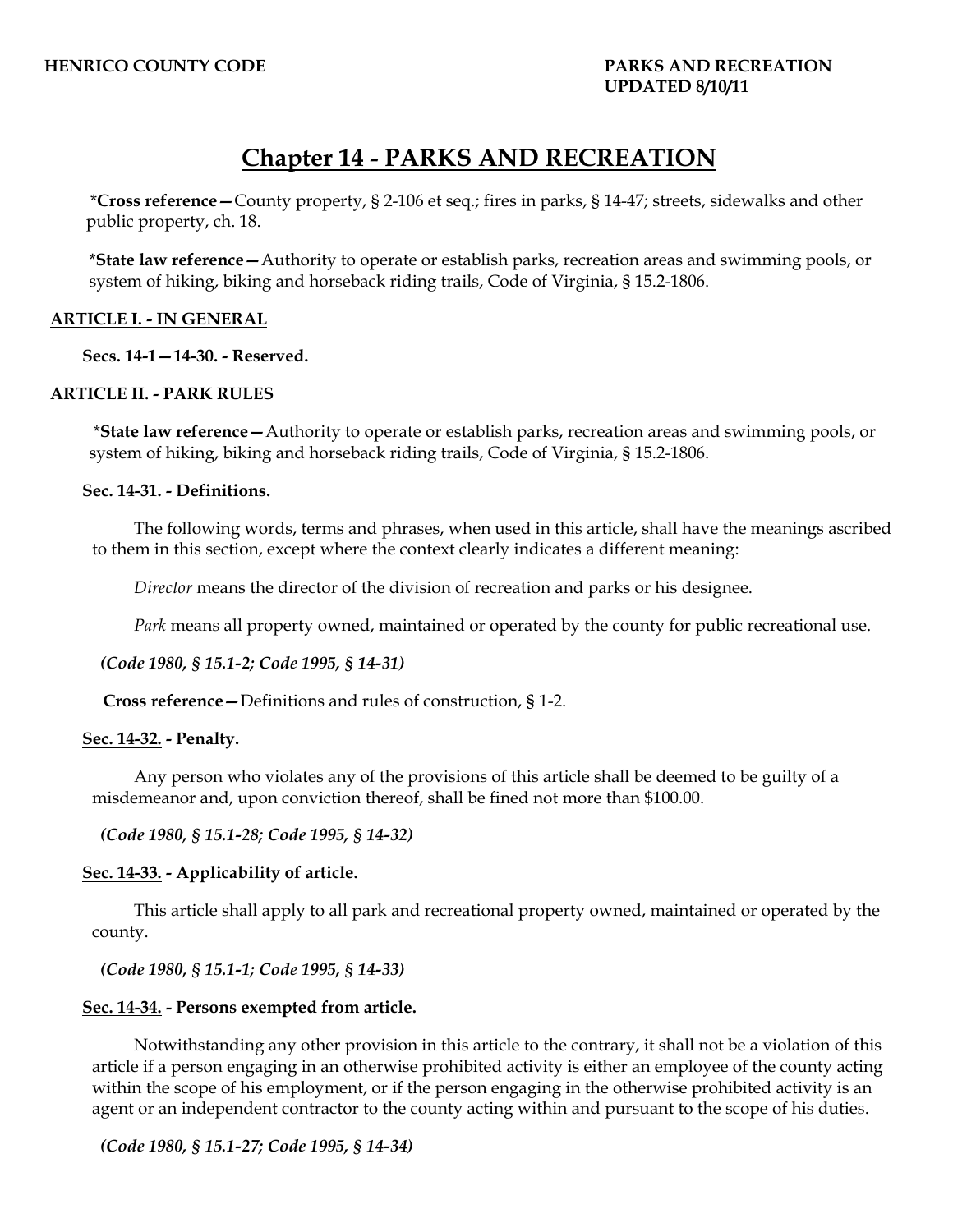## **Sec. 14-35. - Hours of operation.**

No person, except a bona fide camper with prior written approval from the director, or a law enforcement officer or county employee in the course of his respective employment, shall enter or remain in any park except during such hours as shall be designated and posted by the county as the hours of operation.

*(Code 1980, § 15.1-16; Code 1995, § 14-35)* 

**Cross reference—**Camping permits, § 14-46.

#### **Sec. 14-36. - Damaging park property.**

**(a)** No person shall in any manner pick, pull, pull up, tear, tear up, dig, dig up, cut, cut down, break, burn, injure, deface, disturb, destroy, mutilate, disfigure, remove, scar, take or gather in any manner, in whole or in part, any part of any park, building, sign, equipment or other property, including, but not limited to, any tree, flower, fern, shrub, vine, turf, plant, rock, artifact, fossil or mineral found, growing or being upon the land of any park.

**(b)** Notwithstanding any other provision in this section to the contrary, the director may issue permits in writing to permit collecting, for scientific or educational purposes, trees, flowers, ferns, shrubs, vines, turf, plants, rocks, artifacts, fossils or minerals, or any part thereof, in any park.

*(Code 1980, § 15.1-3; Code 1995, § 14-36)* 

**State law reference—**Damage to public buildings, vegetation, etc., Code of Virginia, §§ 18.2-138, 18.2-140.

#### **Sec. 14-37. - Protection of wildlife.**

**(a)** No person shall capture, pursue, molest, injure, attempt to injure, kill or attempt to kill any animal in any park.

**(b)** No person shall disturb the nest of any animal in any park.

*(Code 1980, §§ 15.1-4, 15.1-5; Code 1995, § 14-37)* 

**Cross reference—**Animals, ch. 5.

#### **Sec. 14-38. - Use of park refuse containers.**

No person shall deposit, dump, place or abandon any garbage, refuse or trash, as defined in section 17-1, not generated in a park, in any park refuse container.

*(Code 1980, § 15.1-6; Code 1995, § 14-38)* 

#### **Sec. 14-39. - Pollution of waters.**

No person shall bathe or wash any dog, other animal, vehicle or clothing in any stream, lake or other water of any park, or throw, cast, lay, drop, discharge, direct, deposit or abandon into any stream, lake or other water of any park, or in any storm sewer or drain flowing into such water, any substance, matter or thing, in whatever form, which may directly or indirectly result in the pollution of such waters.

*(Code 1980, § 15.1-7; Code 1995, § 14-39)* 

**Cross reference—**Environment, ch. 10.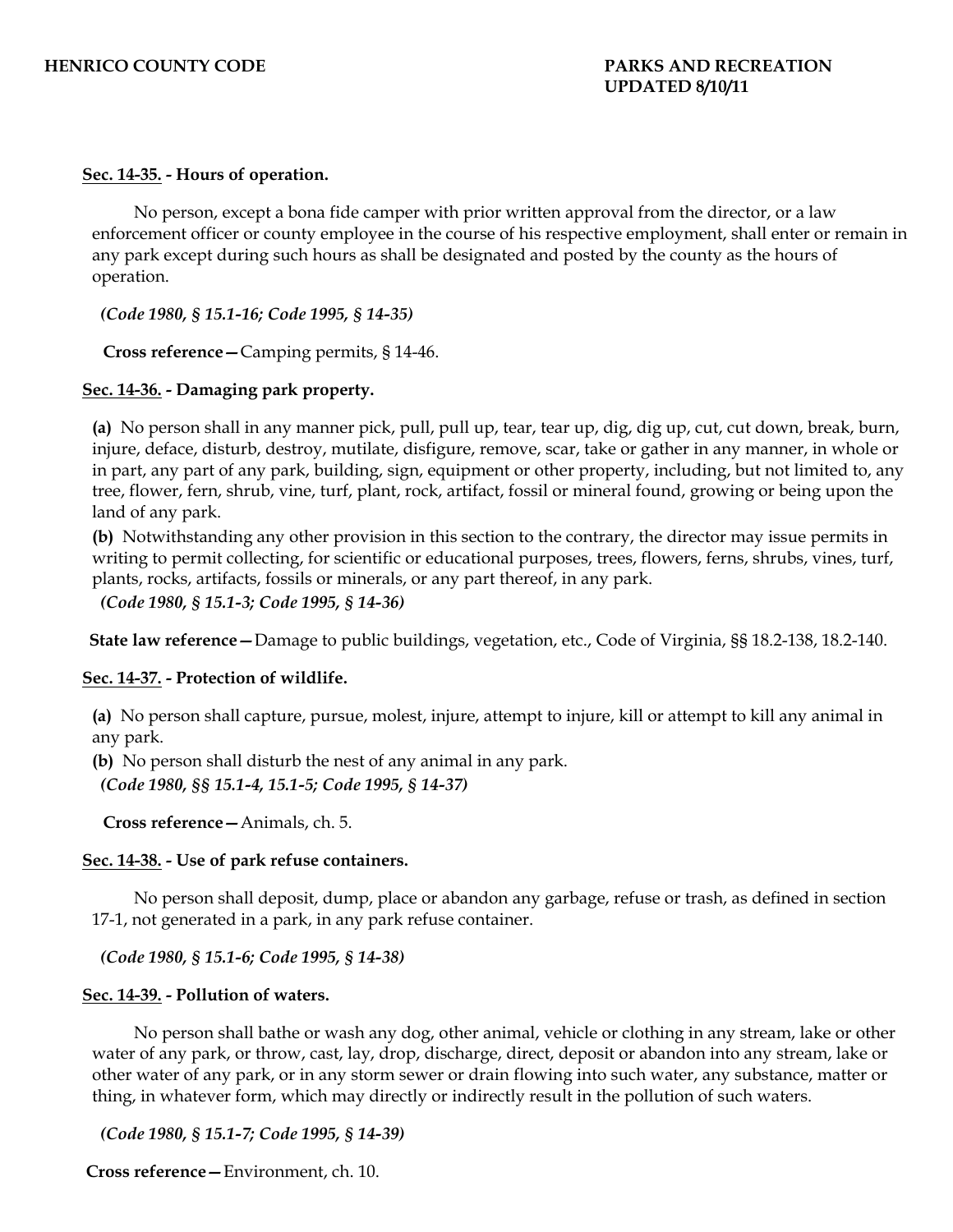**State law reference—**Authority to prevent pollution of waters, Code of Virginia, § 15.2-1200.

#### **Sec. 14-40. - Sewage disposal.**

No person shall dispose of sewage or dishwater within any park except by transferring the sewage or dishwater to a receptacle provided by the county for such purposes or by storing it in a completely closed container.

*(Code 1980, § 15.1-18; Code 1995, § 14-40)* 

**Cross reference—**Sanitary sewage disposal, § 23-29 et seq.

#### **Sec. 14-41. - Dangerous devices.**

No person, other than any law enforcement officer, firefighter or county security officer in the course of his respective employment, shall have in his possession, in any park, any air or gas-powered gun, slingshot, bow and arrow, crossbow, dart device, boomerang or any other device, other than a firearm, designed for high-speed missile projection, except in areas designated and posted by the county as areas in which one or more of these devices are permitted for recreational use.

*(Code 1980, § 15.1-8; Code 1995, § 14-41; Ord. No. 1040, § 1, 2-25-2003; Ord. No. 1070, § 1, 8-10-2004)* 

**Cross reference—**Weapons, § 13-61 et seq.

#### **Sec. 14-42. - Motor vehicles.**

**(a)** *Prohibited vehicles.* Except by the express authorization of the board of supervisors, the county manager or the county manager's designee:

**(1)** No person shall operate within any park a motorized vehicle of a type not licensable by the state for regular use upon public highways, except that motorized golf carts furnished by the county may be operated within areas designated and posted by the county for their use.

**(2)** No person shall operate within any park a farm tractor, other farm machinery or any type of vehicle used primarily for earth-moving operations, whether or not licensable by the state for regular use upon public highways.

**(b)** *Mopeds.* No person shall operate any type of motor vehicle or motor-assisted bicycle commonly referred to as a moped in areas of any park other than established roadways or parking lots.

**(c)** *Parking.* No person shall park a motor vehicle or motor-assisted bicycle in areas of any park other than those designated and posted by the county as parking areas, and any violation shall be punishable as provided in section 22-162.

**(d)** *Repair of vehicles.* No person shall repair or otherwise maintain any motor vehicle or motor-assisted bicycle within any park, except for minimum repair or maintenance of a disabled vehicle when such repair or maintenance is necessary to make such vehicle operable.

*(Code 1980, §§ 15.1-9—15.1-12; Code 1995, § 14-42)* 

**Cross reference—**Traffic and vehicles, ch. 22.

## **Sec. 14-43. - Commercial enterprises.**

**(a)** No person shall sell or offer for sale, hire or lease or let out any object or merchandise, property, privilege, service or any other thing, or engage in any business or erect any building, booth, tent, stall or any other structure whatsoever, except for bona fide camping purposes, within any park without prior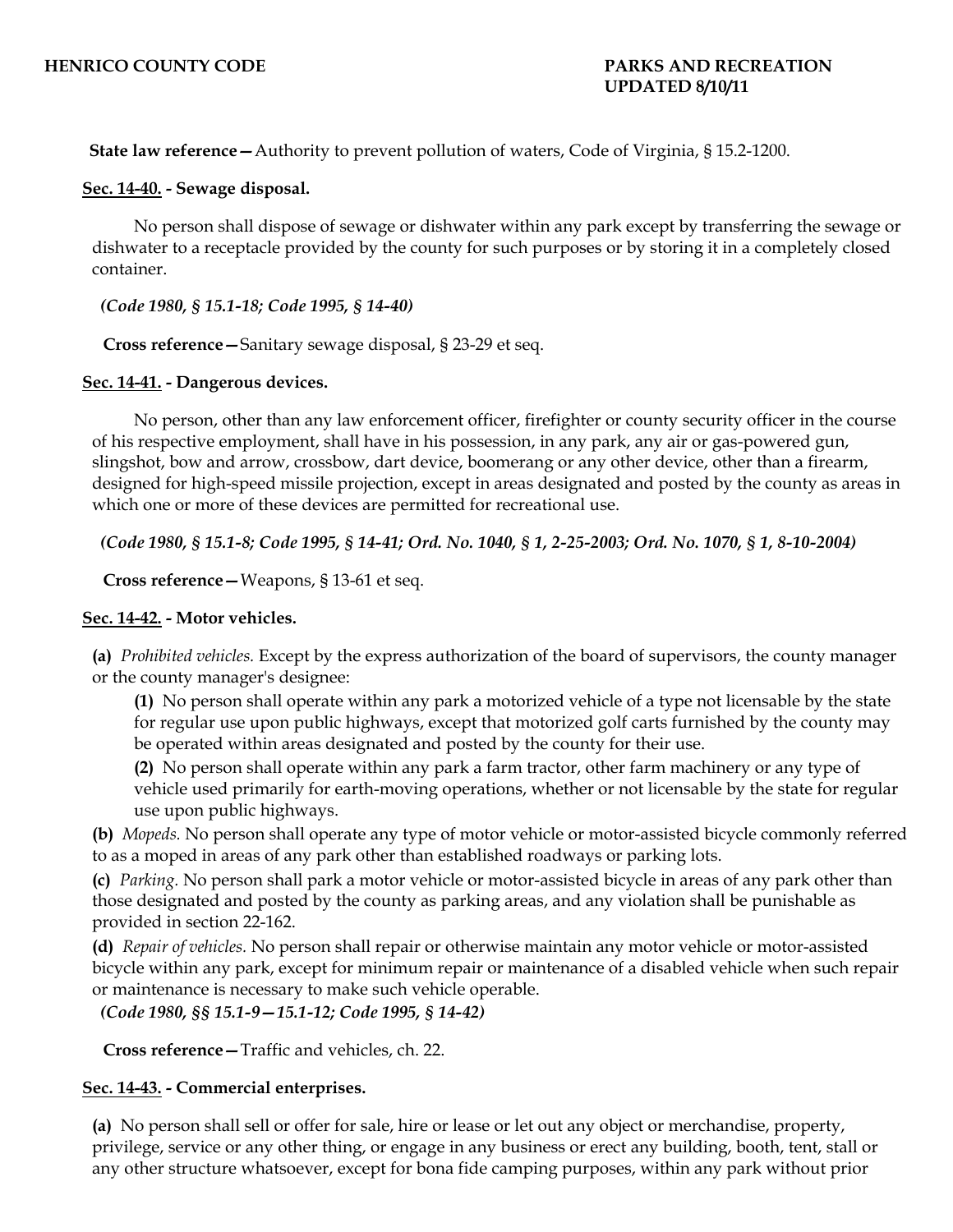written permission from the director.

**(b)** No person to whom property of any park has been entrusted for personal use shall hire, lease, let out or sell such property to any other person.

*(Code 1980, § 15.1-13; Code 1995, § 14-43)* 

#### **Sec. 14-44. - Advertisements and announcements.**

No person shall erect or post within any park any sign, notice or advertisement of any nature, nor shall any person operate any musical instrument, radio, talking machine, phonograph, tape recorder or drum, or make any noise, for the purpose of attracting attention to any exhibition of any kind within a park, without prior written permission from the director.

*(Code 1980, § 15.1-14; Code 1995, § 14-44)* 

**Cross reference—**General noise ordinance, § 10-72 et seq.

#### **Sec. 14-45. - Control of animals; riding horses.**

**(a)** No person shall have within the park any animal unless it is either caged, securely penned or on a leash not more than ten feet in length, except that owners or custodians with dogs who are within a countydesignated off-leash, fenced dog exercise area shall not be subject to these requirements.

**(b)** No person shall ride a horse in any park except in areas designated and posted by the county for horseback riding.

*(Code 1980, § 15.1-15; Code 1995, § 14-45)* 

**Cross reference—**Animals, ch. 5.

## **Sec. 14-46. - Camping.**

No person shall set up an overnight camp or lodging site in any park except with prior written approval of the director, and in areas designated and posted by the county as camping areas.

*(Code 1980, § 15.1-17; Code 1995, § 14-46)* 

## **Sec. 14-47. - Fires.**

**(a)** No person shall kindle, build, maintain or use a fire other than in grills, and in places provided or designated by the county for such purposes, except by prior written permission from the director.

**(b)** Any fire within the confines of any park shall be continuously under the care and supervision of a competent person 16 years of age or older from the time such fire is kindled until the time it is extinguished.

**(c)** No person shall throw away or discard a lighted match, cigarette, cigar or other burning object in any park, without first extinguishing it.

*(Code 1980, §§ 15.1-19—15.1-21; Code 1995, § 14-47)* 

**Cross reference—**Fire prevention and protection, ch. 11.

## **Sec. 14-48. - Use of picnic facilities.**

Persons with reservations issued by the director shall have priority in the use of picnic facilities. Failure to relinquish picnic facilities to a person with such a reservation shall be unlawful and shall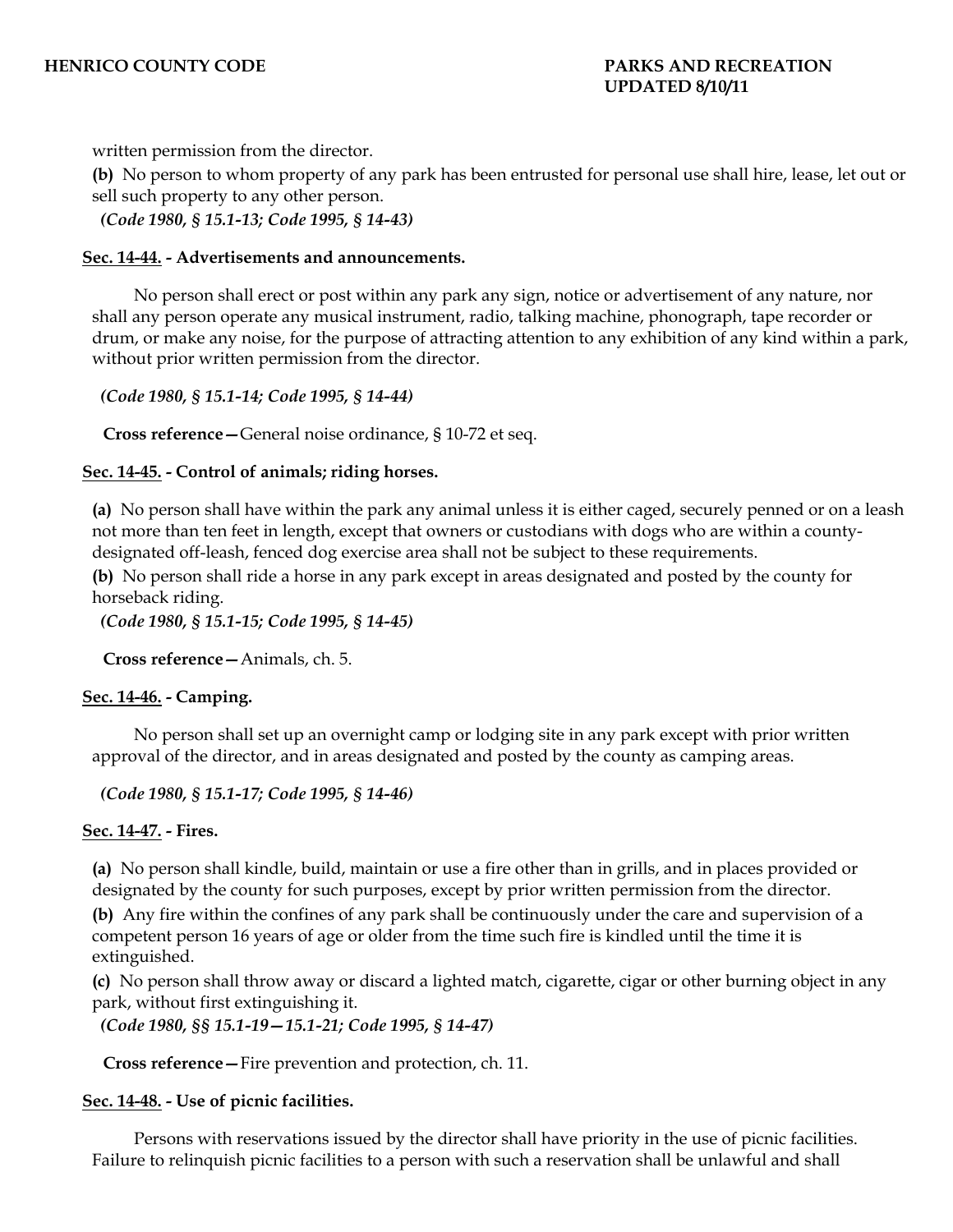constitute trespassing.

*(Code 1980, § 15.1-22; Code 1995, § 14-48)* 

#### **Sec. 14-49. - Regulation of sports and games.**

No person shall engage in any sports activity or game in any park or recreational property except at such times and in such areas as may be designated and posted by the director for such purpose.

*(Code 1980, § 15.1-23; Code 1995, § 14-49; Ord. No. 895, § 1, 5-24-1995)* 

#### **Sec. 14-50. - Fishing.**

No person shall fish in park water except in those areas designated and posted by the county for such purpose. Persons fishing must possess a valid fishing license as provided in the Code of Virginia.

*(Code 1980, § 15.1-24; Code 1995, § 14-50)* 

#### **Sec. 14-51. - Swimming.**

No person shall swim, wade or bathe in any water or boat launch in any park except at such times and at such places as the director may designate.

*(Code 1980, § 15.1-25; Code 1995, § 14-51)* 

#### **Sec. 14-52. - Use of restrooms and dressing rooms.**

No person over the age of six years shall, in any park, use a washroom, restroom, bathhouse or dressing room designated and posted by the county for use by members of the opposite sex.

*(Code 1980, § 15.1-26; Code 1995, § 14-52)* 

#### **Secs. 14-53—14-69. - Reserved.**

## **ARTICLE III. - BOATS AND BOATING**

\***State law reference—**Boating generally, Code of Virginia, § 29.1-700 et seq.; authority to adopt regulations concerning vessel operation on waters within territorial limits, Code of Virginia, § 29.1-744.

#### **DIVISION 1. - GENERALLY**

 **Secs. 14-70—14-99. - Reserved.** 

#### **DIVISION 2. - NO WAKE AREAS**

\***State law reference—**No wake zones authorized, Code of Virginia, § 29.1-744(D).

#### **Sec. 14-100. - Prohibited acts.**

No person shall operate a motorboat or vessel in any creek, cove or body of water referred to in this article at such a speed as to create a wake, swell or displacement wave or one capable of causing damage to the life, limb or property of any person on the water or shore when a sign has been posted on land or in the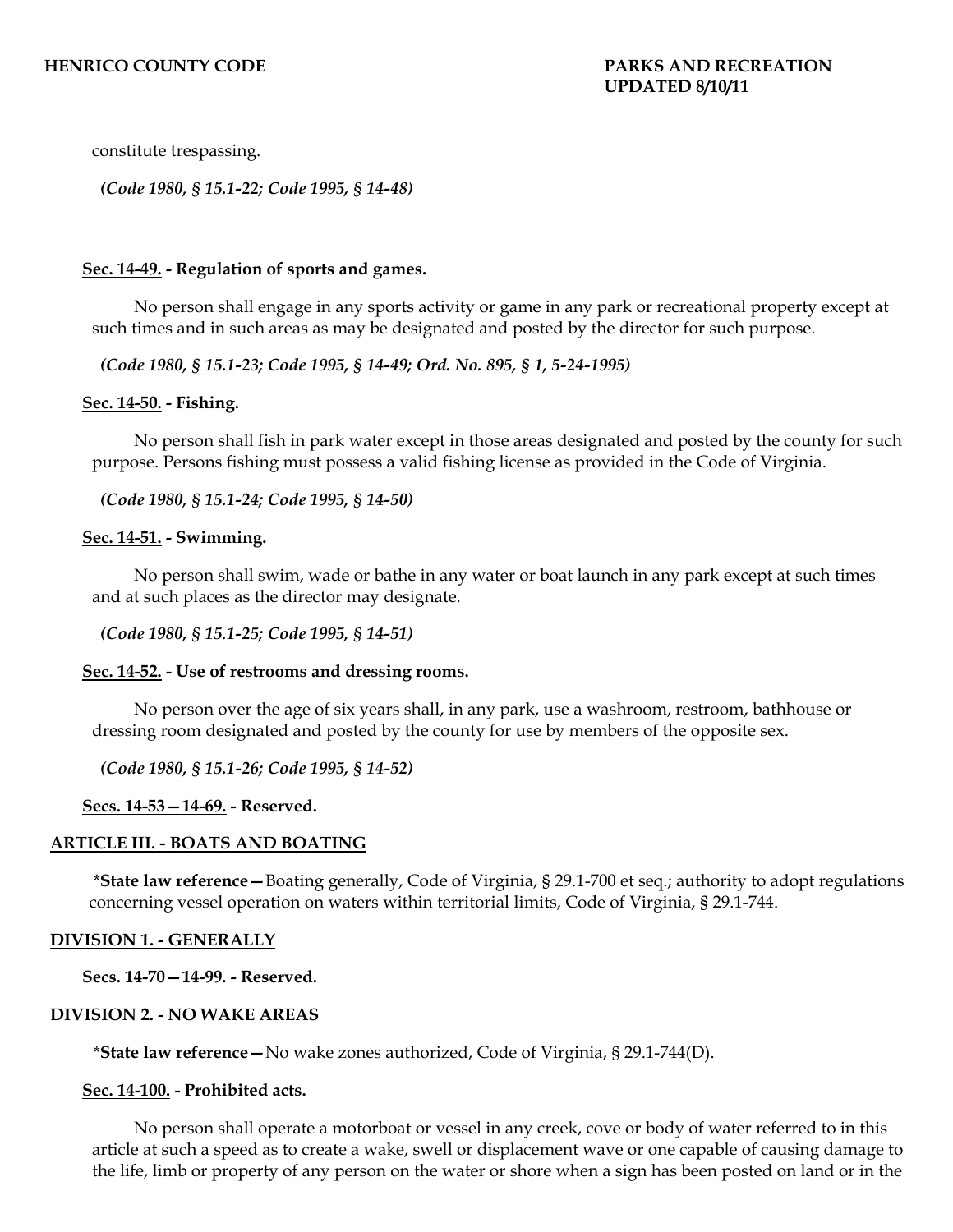water indicating "no wake."

*(Code 1980, § 15-34; Code 1995, § 14-100)* 

#### **Sec. 14-101. - Penalty.**

Any person who shall violate any provision of this division shall be guilty of a class 4 misdemeanor.

#### *(Code 1980, § 15-39; Code 1995, § 14-101)*

**State law reference—**-Penalties, Code of Virginia, § 29.1-746; class 4 misdemeanor, Code of Virginia, § 18.2- 11.

#### **Sec. 14-102. - Designation of areas.**

The areas in the county in or on the waterways within the county which are designated as no wake areas are as follows: those areas of the James River situated in the county where the placement of "no wake" signs has been authorized by the state board of game and inland fisheries.

*(Code 1980, § 15-35; Code 1995, § 14-102)* 

#### **Sec. 14-103. - Placement or removal of signs by private persons.**

Any person who owns land in the county adjoining, adjacent or contiguous to a cove on the James River may apply to the county manager for a "no wake" sign to be placed or removed within a cove or upon land adjoining a cove. The county manager shall approve, disapprove or approve with modifications the application and forward it to the director of the board of game and inland fisheries, who shall approve, disapprove or approve with modifications within 30 days the placement and type of marker to be used or the removal of "no wake" buoys or other markers. The cost of the purchase and placement or the removal of the buoys or markers shall be borne by the person requesting the placement or removal of the buoys or markers. Any buoy or marker which is not placed in conformance with the regulations of the board of game and inland fisheries or which is not properly maintained may be removed by the department of game and inland fisheries. "No wake" buoys or other markers placed prior to July 1, 2001, shall only be removed when no longer required for the safe and efficient operation of vessels.

*(Code 1980, § 15-36; Code 1995, § 14-103)* 

#### **Sec. 14-104. - Placement or removal of signs by county manager.**

The county manager is hereby authorized to place or remove or cause to be placed or removed no wake signs at such locations as may be approved by the state board of game and inland fisheries.

*(Code 1980, § 15-37; Code 1995, § 14-104)* 

#### **Sec. 14-105. - Temporary suspension of regulations.**

Subject to the written approval of the county manager and the director of the state board of game and inland fisheries, the division of recreation and parks is authorized to suspend enforcement of the provisions of this division for purposes of conducting ski or boat shows sponsored by the division of recreation and